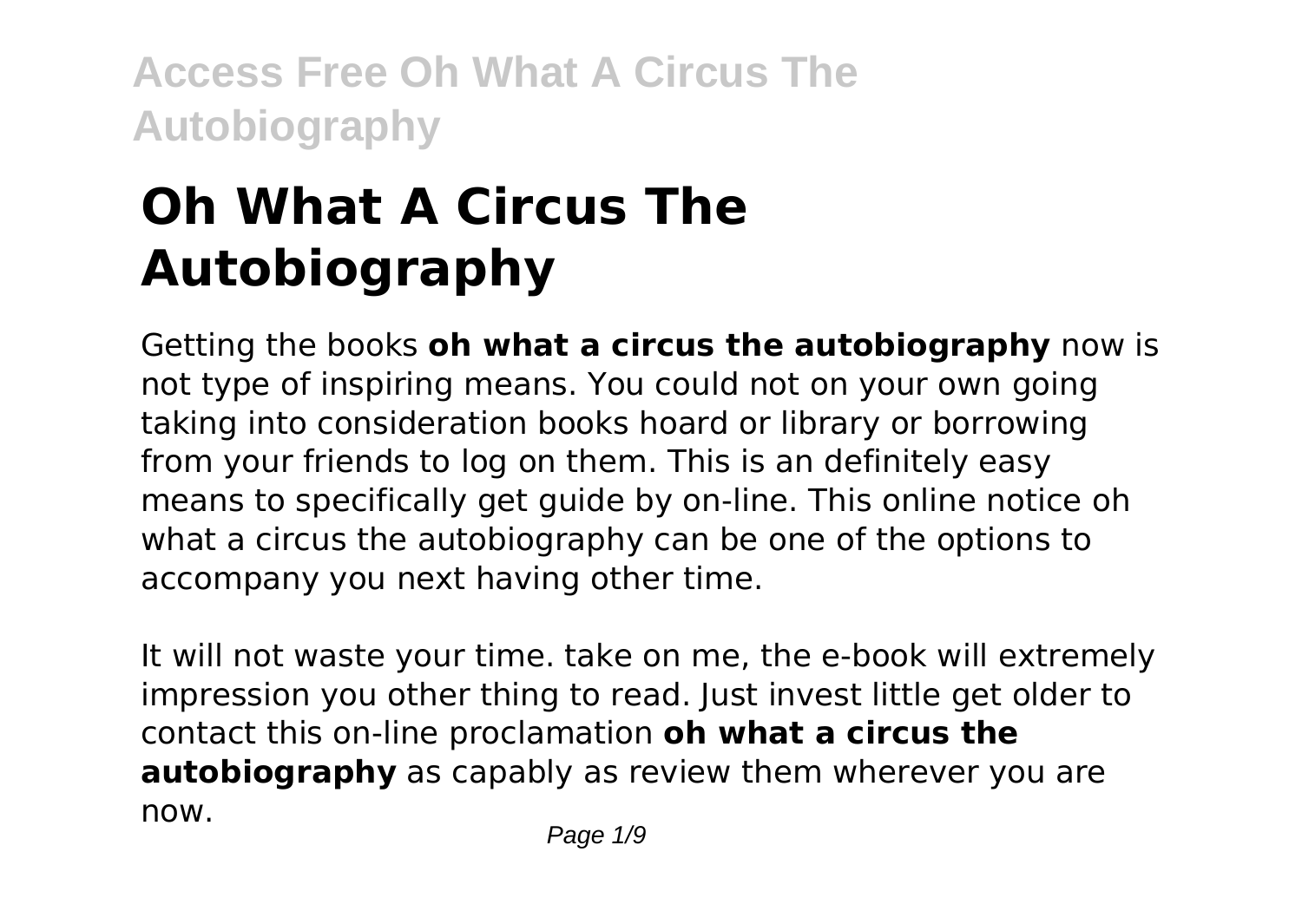Our comprehensive range of products, services, and resources includes books supplied from more than 15,000 U.S., Canadian, and U.K. publishers and more.

### **Oh What A Circus The**

"Oh What a Circus" is a song from the 1976 musical Evita, which had lyrics by Tim Rice and music by Andrew Lloyd Webber. It was recorded by English singer David Essex and released as a single on August 19, 1978, by Mercury Records .

#### **Oh What a Circus - Wikipedia**

Oh, What a Circus: The Autobiography Paperback – August 19, 1999 by Tim Rice (Author) 4.4 out of 5 stars 10 ratings. See all formats and editions Hide other formats and editions. Price New from Used from Hardcover "Please retry" \$134.88 . \$134.89: \$10.13: Paperback "Please retry" \$890.00 . \$890.00: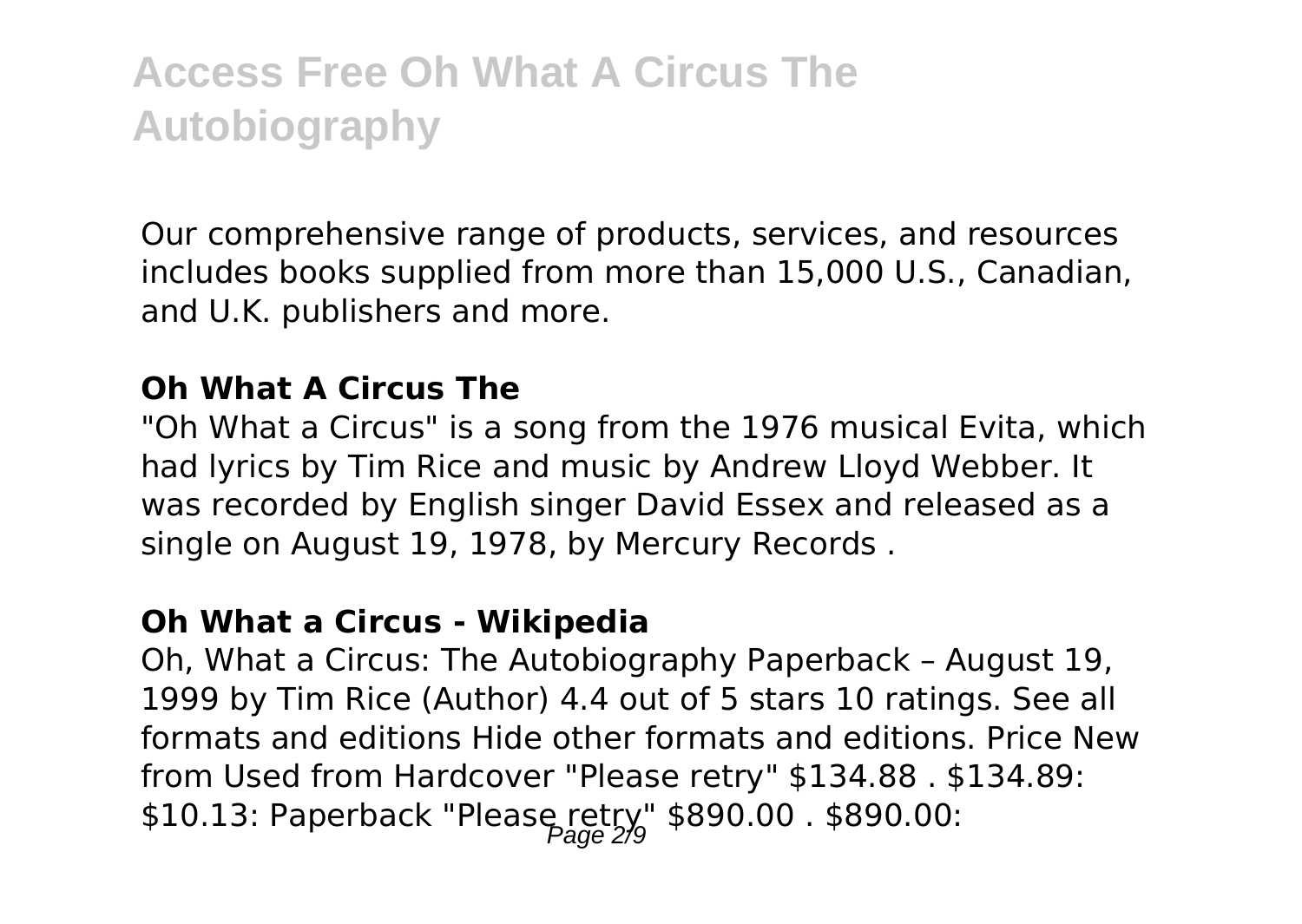### **Oh, What a Circus: The Autobiography: Tim Rice ...**

Oh, What A Circus book. Read 3 reviews from the world's largest community for readers. With wit and candour, Tim Rice describes the gilded path that took...

### **Oh, What A Circus: The Autobiography by Tim Rice**

Oh What A Circus Lyrics. [CHÉ] Oh what a circus, oh what a show. Argentina has gone to town. Over the death of an actress called Eva Perón. We've all gone crazy, mourning all day and mourning ...

### **Andrew Lloyd Webber – Oh What A Circus Lyrics | Genius Lyrics**

Antonio Banderas - Oh What A Circus Lyrics. Last.fm's Current Most Loved Pop Tracks. X. Oh what a circus, oh what a show. Argentina has gone to towp. Over the death of an actress called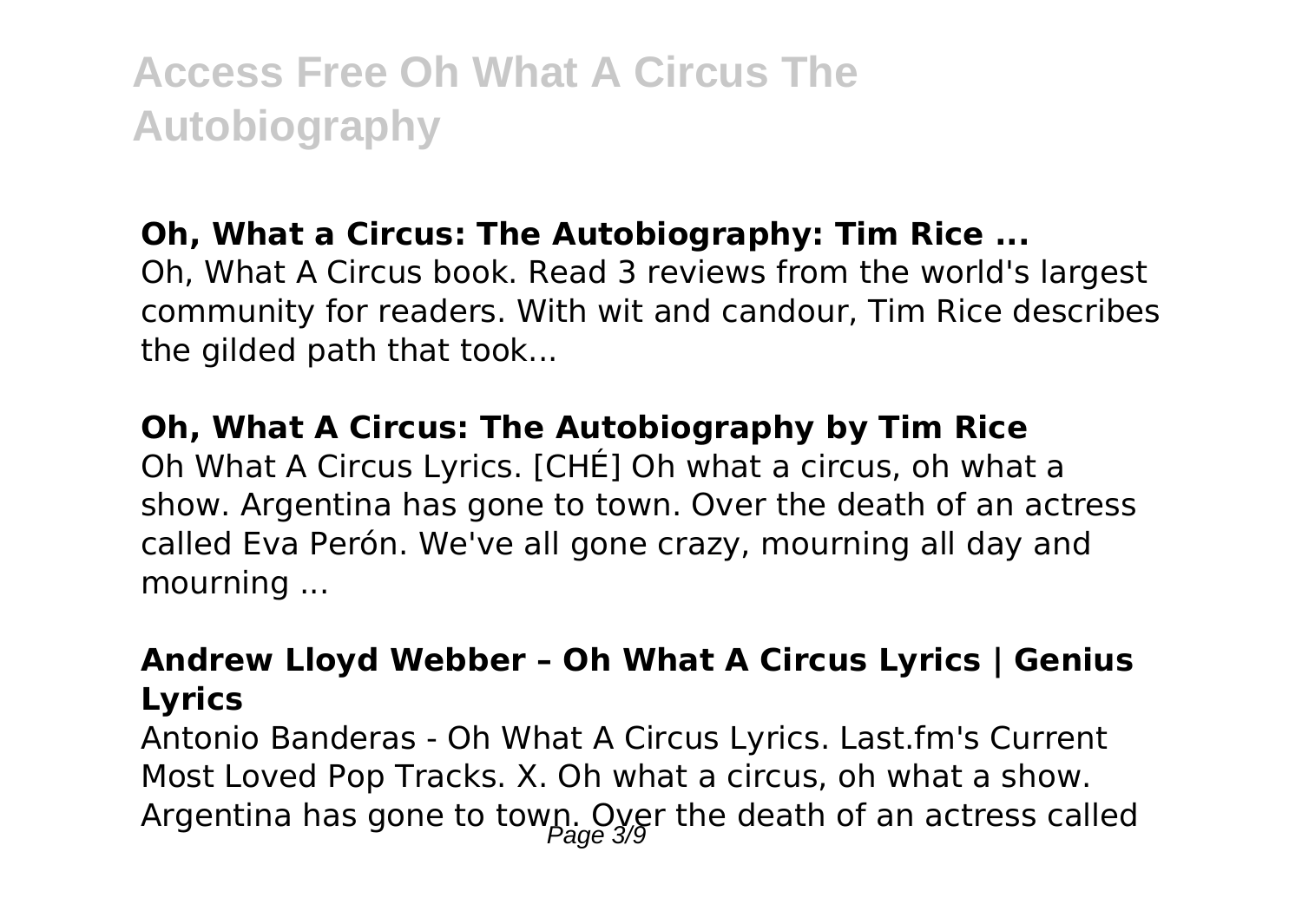Eva Peron. We've all gone crazy. Mourning all day and mourning all night. Falling over ourselves to get all of the misery right.

### **Antonio Banderas - Oh What A Circus Lyrics | MetroLyrics**

Oh What A Circus - Madonna, Antonio Banderas - Music from the Motion Picture "Evita" Lyrics: [Che:] Oh what a circus, oh what a show Argentina has gone to town Over the death of an actress called...

### **Evita Soundtrack - 02. Oh What A Circus**

The original video for the single release of David Essex's original (and best) version of "Oh What A Circus". Suggested by UMG Andrew Lloyd Webber, Michael Crawford - The Music Of The Night

#### **Oh What A Circus - David Essex - YouTube**

Oh what a circus, oh what a show Argentina has gone to town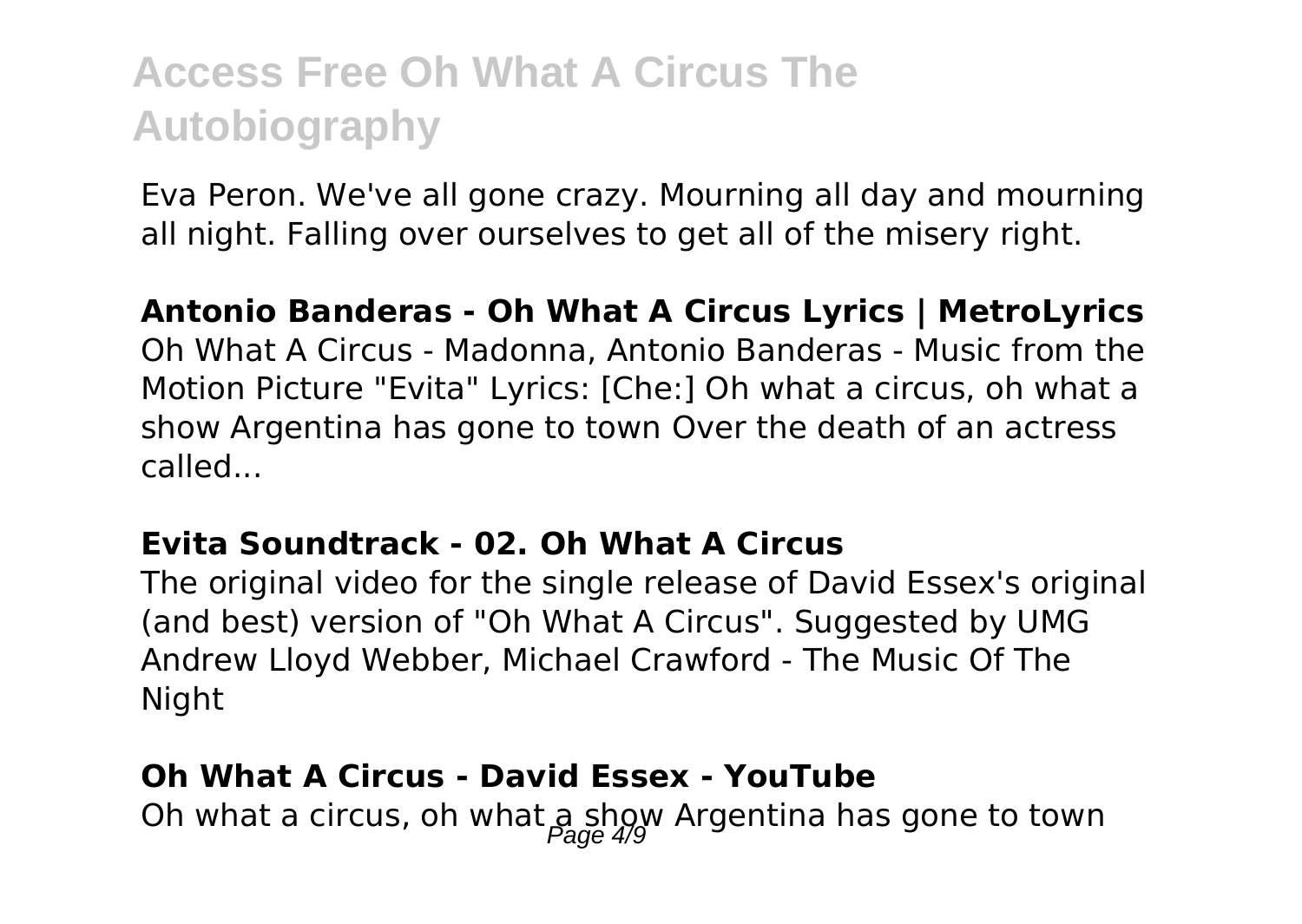Over the death of an actress called Eva Peron We've all gone crazy Mourning all day and mourning all night Falling over ourselves to get all of the misery right Oh what an exit, that's how to go When they're ringing your curtain down Demand to be buried like Eva Peron It's quite a sunset And good for the country in a roundabout way We've made the front page of all the world's papers today But who is this Santa Evita?

### **Oh What a Circus Lyrics**

April 4, 2013 By reading Tim Rice's autobiography, "Oh, What a Circus," I hoped to find out more about why he and Andrew Lloyd Webber stopped writing musicals together after "Evita" reached the stage in 1978. I did not get a real answer to that question.

### **'Oh, What a Circus' the story of a broadway lyricist – The**

**...**

"Oh What a Circus" is a song from the 1976 musical Evita, which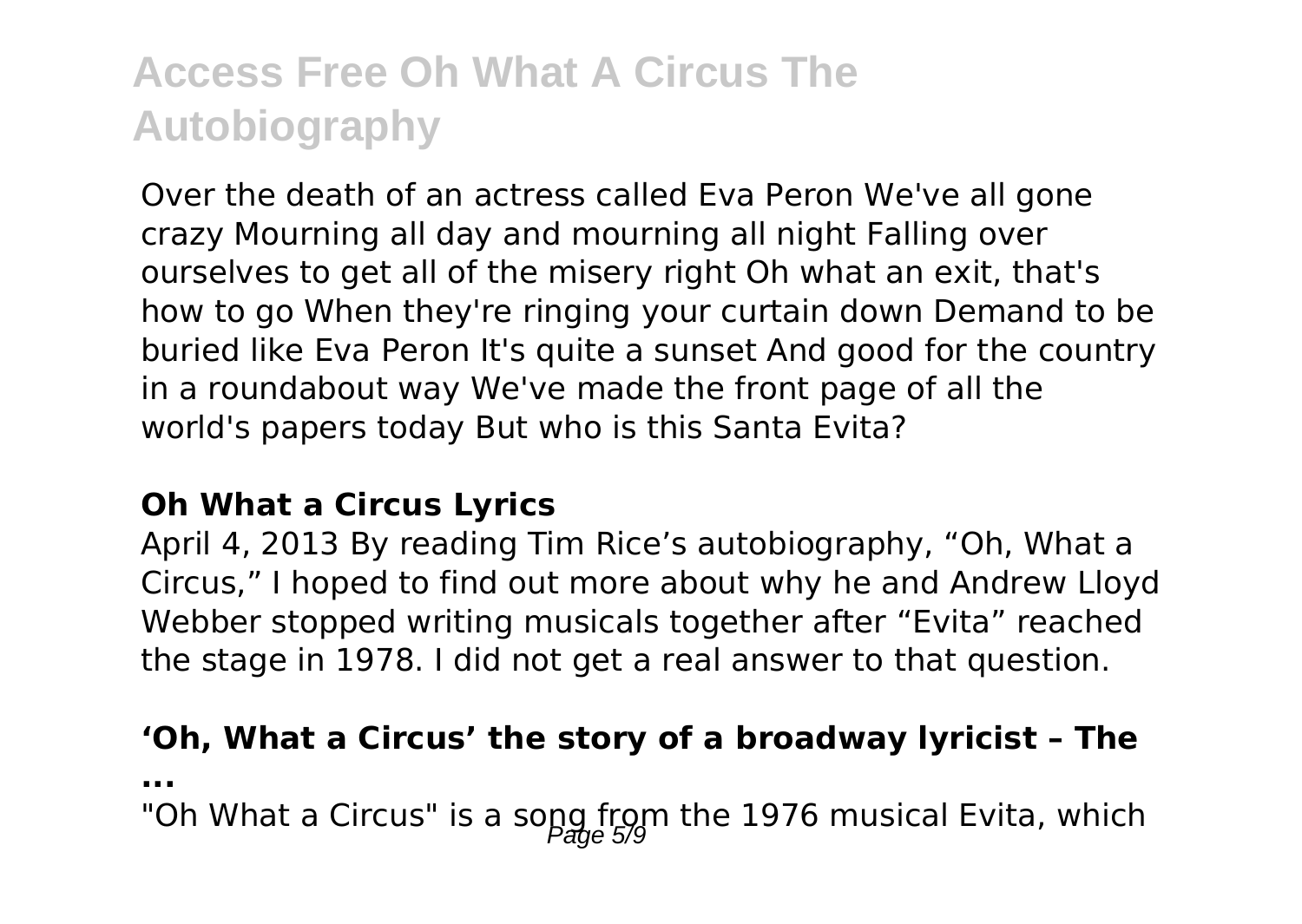had lyrics by Tim Rice and music by Andrew Lloyd Webber. It was recorded by English singer David Essex and released as a single on August 19, 1978, by Mercury Records.

### **Oh What a Circus Lyrics**

Part 14 – Oh What a Circus ! Pangobats and Palimpsests. Haiga – June Boon i. Inclement weather persisted into the second week of June. Monday morning, Phil was very quiet while I read the news. He suddenly blurted: "sorry, I've been away." "You'd better go into quarantine for a fortnight!"

### **Part 14 – Oh What a Circus ! – The Corvus Diaries** "Oh What A Circus" (originally by Andrew Lloyd Webber & Tim Rice) Oh what a circus! Oh what a show!

### **David Essex - Oh What A Circus Lyrics | AZLyrics.com** Oh What a Circus Lyrics. Oh what a circus! Oh what a show!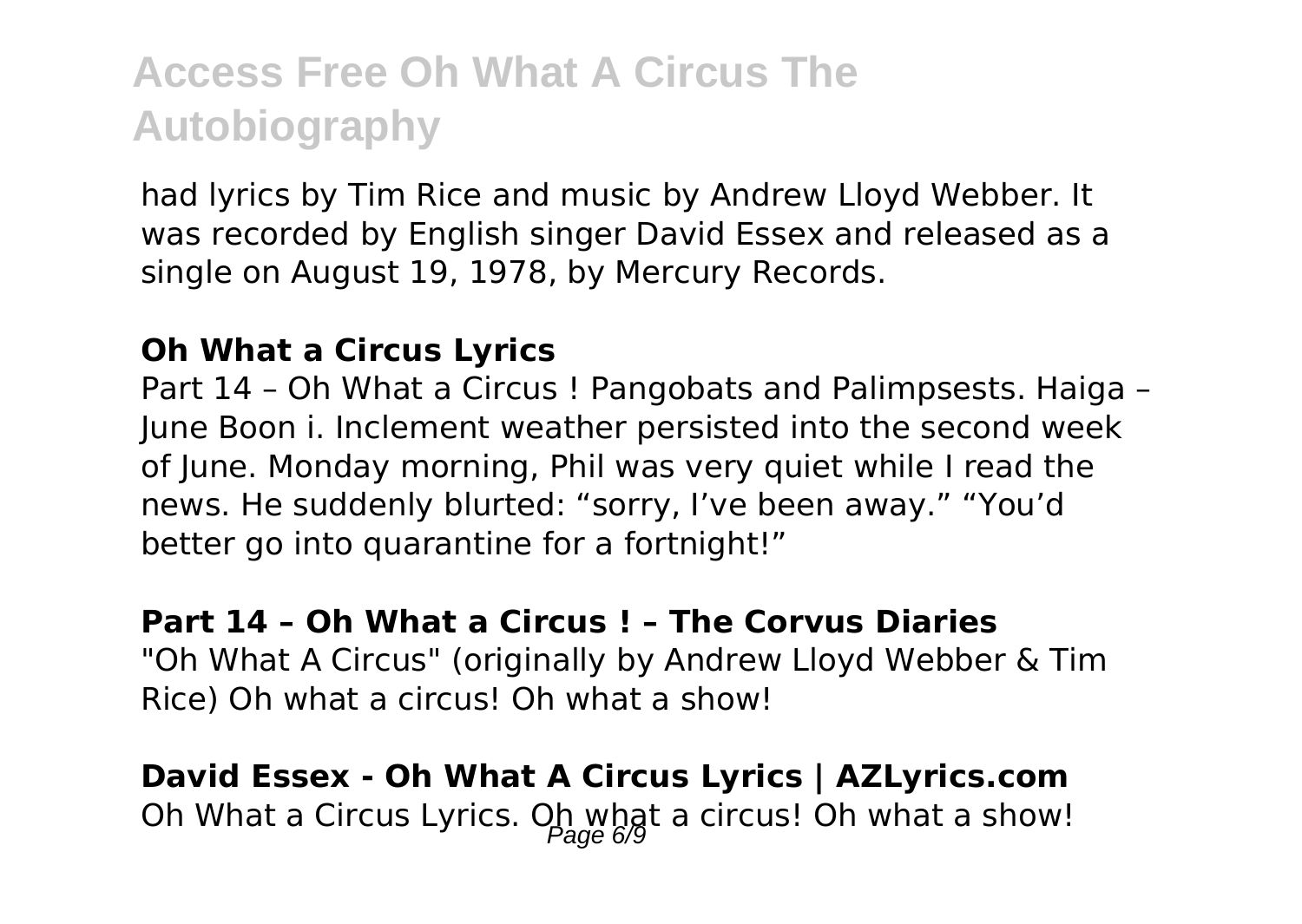Argentina has gone to town. Over the death of an actress called Eva Peron. We've all gone crazy. Mourning all day and mourning all night.

### **David Essex – Oh What a Circus Lyrics | Genius Lyrics**

View credits, reviews, tracks and shop for the 1978 Vinyl release of Oh What A Circus on Discogs. Label: Mercury - 6007 185 • Format: Vinyl 7 David Essex - Oh What A Circus (1978, Vinyl) | **Discogs** 

### **David Essex - Oh What A Circus (1978, Vinyl) | Discogs** Oh what a circus, oh what a show, Argentina has gone to town adda: addoodaadaadaadaaaanaanaanaanaan Over the death of an actress called Eva Peron 歌詞の意味: エバペロンと呼ばれる女優の死を They've all gone crazy, mourning all day and mourning ...

## **Oh! What a Circus (** $\Box$ **!** Page 7,900)  $\Box$  - Michael Ball ...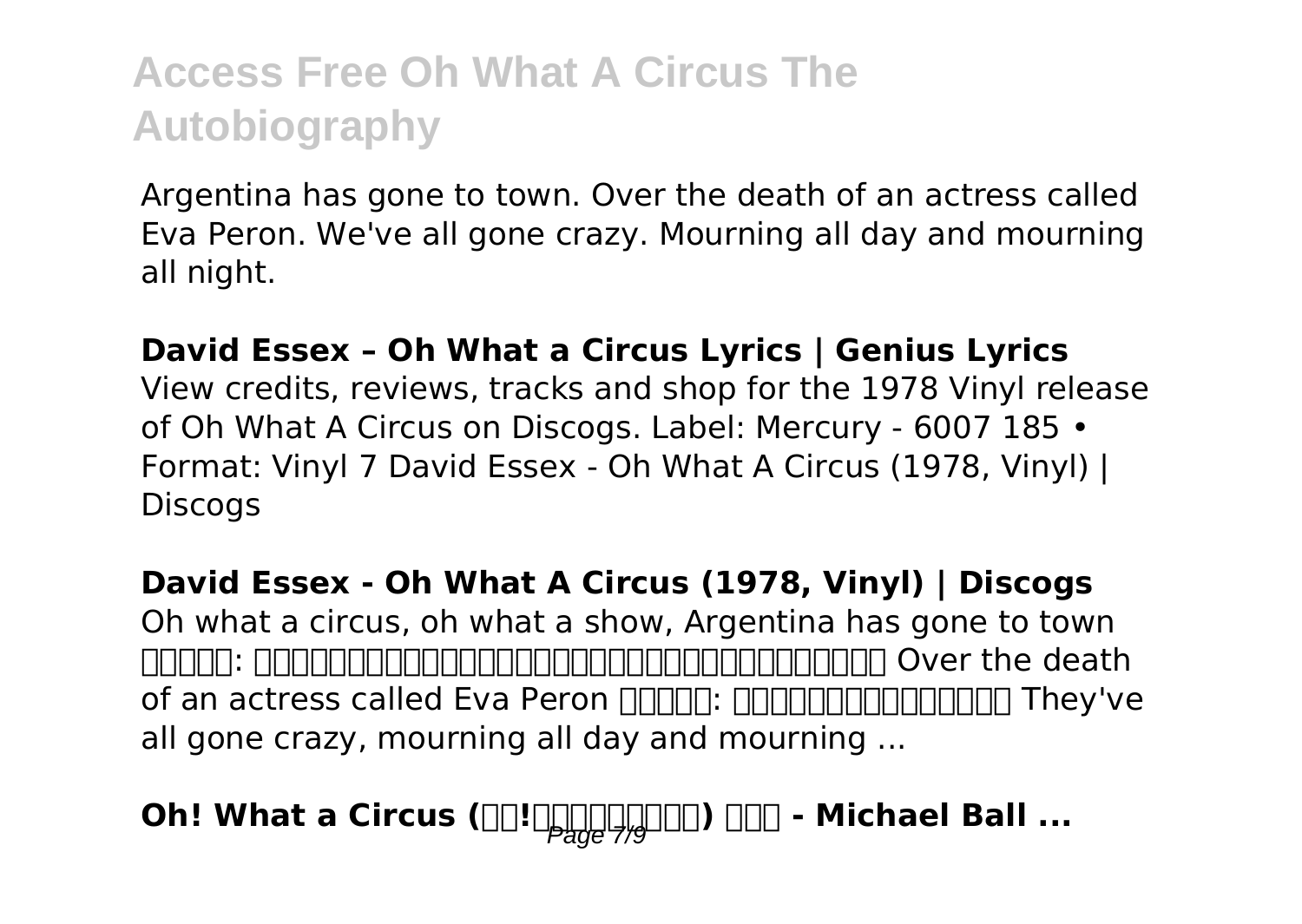Oh What a Circus is a song from the 1976 musical Evita, which had lyrics by Tim Rice and music by Andrew Lloyd Webber. It was recorded by English singer David Essex and released as a single on August 19, 1978, by Mercury Records. Essex played the character of Che, based on Che Guevara, in the origin

#### **Oh What a Circus - WikiMili, The Free Encyclopedia**

Oh, What A Circus: The Autobiography. by Tim Rice. Format: Kindle Edition Change. Write a review. See All Buying Options. Add to Wish List. Search. Sort by. Top rated. Filter by. All reviewers. All stars. All formats. Text, image, video. Showing 1-4 of 4 reviews. There was a problem filtering reviews right now. ...

#### **Amazon.com: Customer reviews: Oh, What A Circus: The**

**...**

In the words of a song from the musical Evita — "Oh what a Circus, Oh what a show".  $P_{\text{age 8/9}}$